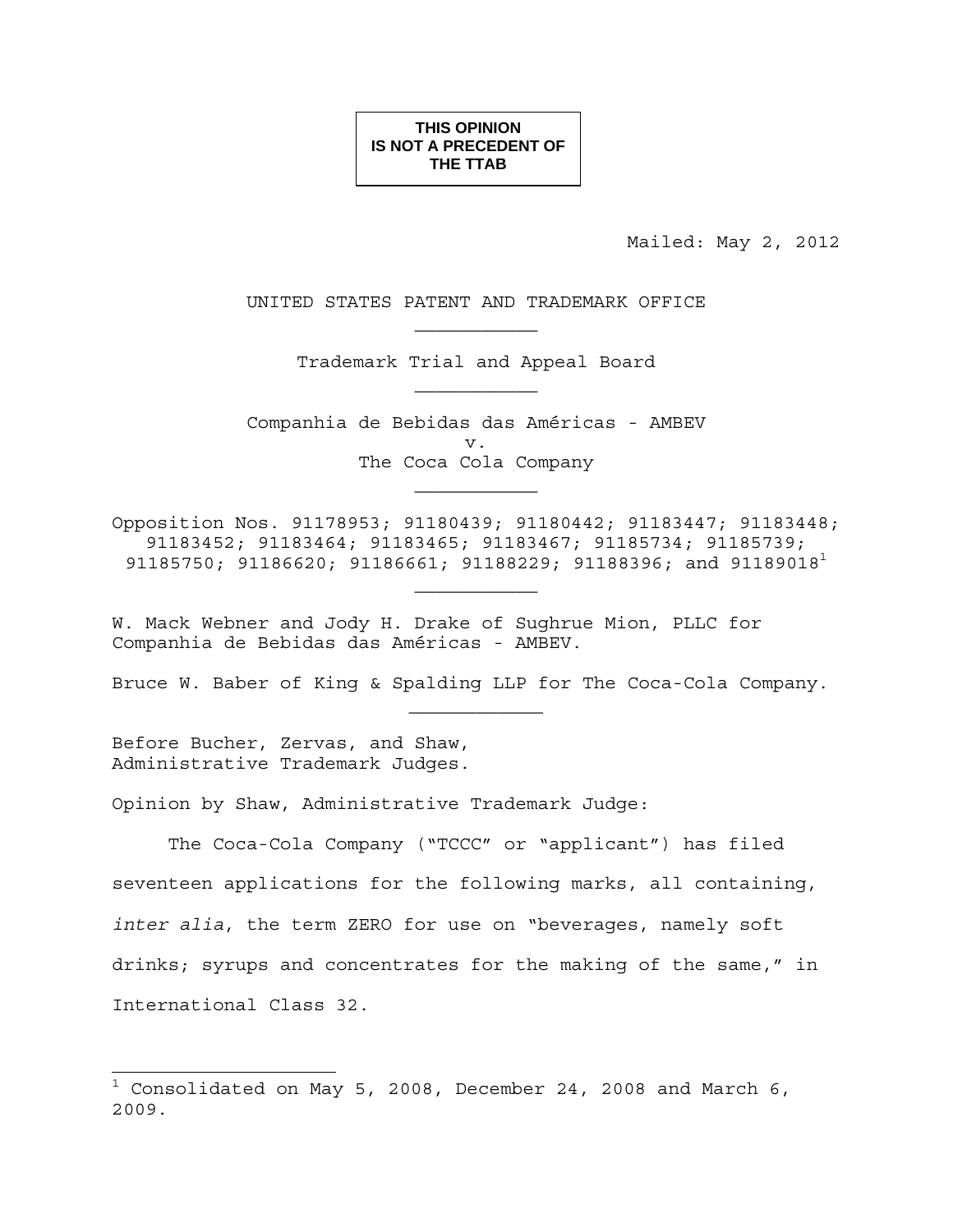SPRITE ZERO<sup>2</sup> COCA-COLA ZERO<sup>3</sup> FANTA ZERO<sup>4</sup> COKE ZERO5 VAULT ZERO<sup>6</sup> PIBB ZERO<sup>7</sup> COKE ZERO ENERGY8 COKE ZERO BOLD<sup>9</sup> COKE CHERRY ZERO<sup>10</sup> CHERRY COCA-COLA ZERO<sup>11</sup> COCA-COLA CHERRY ZERO<sup>12</sup> CHERRY COKE ZERO<sup>13</sup> COCA-COLA VANILLA ZERO<sup>14</sup> VANILLA COKE ZERO<sup>15</sup> VANILLA COCA-COLA ZERO<sup>16</sup> POWERADE ZERO<sup>17</sup> FULL THROTTLE ZERO<sup>18</sup>

 $\overline{a}$ 

 $2$  Application Ser. No. 78316078, filed October 20, 2003, alleging first use anywhere and in commerce on September 13, 2004. <sup>3</sup> Application Ser. No. 78580598, filed March 4, 2005, alleging first use anywhere and in commerce on June 13, 2005. 4 Application Ser. No. 78620677, filed May 2, 2005, alleging a bona fide intent to use the mark. <sup>5</sup> Application Ser. No. 78664176, filed July 6, 2005, alleging first use anywhere and in commerce on June 13, 2005. 6 Application Ser. No. 78698990, filed August 24, 2005, alleging first use anywhere and in commerce on December 2, 2005. 7 Application Ser. No. 77097644, filed February 27, 2007, alleging first use anywhere and in commerce as July 2005. 8 Application Ser. No. 76674382, filed March 22, 2007, alleging a bona fide intent to use the mark. 9 Application Ser. No. 76674383, filed March 22, 2007, alleging a bona fide intent to use the mark.  $10$  Application Ser. No. 77175066, filed May 8, 2007, alleging first use anywhere and in commerce on January 29, 2007. <sup>11</sup> Application Ser. No. 77175127, filed May 8, 2007, alleging a bona fide intent to use the mark. <sup>12</sup> Application Ser. No. 77176279, filed May 9, 2007, alleging first use anywhere and in commerce on January 29, 2007. 13 Application Ser. No. 77176127, filed May 9, 2007, alleging a bona fide intent to use the mark. <sup>14</sup> Application Ser. No. 77176108, filed May 9, 2007, alleging a bona fide intent to use the mark. <sup>15</sup> Application Ser. No. 77176099, filed May 9, 2007, alleging a bona fide intent to use the mark. <sup>16</sup> Application Ser. No. 77257653, filed August 17, 2007, alleging a bona fide intent to use the mark. <sup>17</sup> Application Ser. No. 77309752, filed October 22, 2007, alleging first use anywhere and in commerce as May 2008.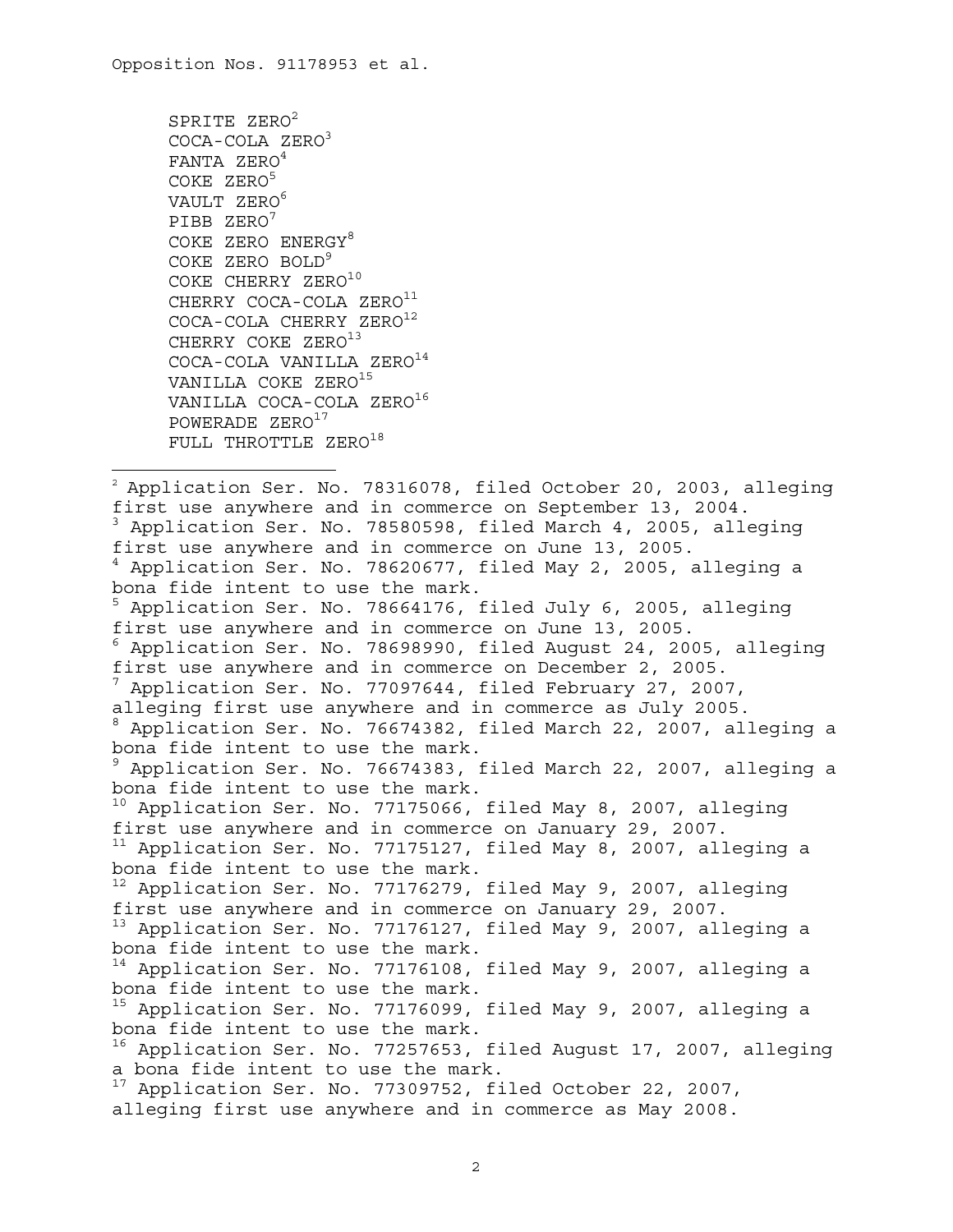In each of these applications TCCC has claimed that ZERO has acquired distinctiveness under Section 2(f) of the Trademark Act, 15 U.S.C. § 1052(f).

Companhia de Bebidas das Américas – AMBEV ("Ambev" or "opposer") has opposed registration of each application on the same grounds, namely, that the term ZERO is merely descriptive and that the evidence of acquired distinctiveness is insufficient to permit registration on the Principal Register under Section  $2(f)$ .

Applicant, in its answer, denied the salient allegations of the notice of opposition. The case is fully briefed and an oral hearing was held on October 5, 2011.

### **The Record**

The evidence of record, as fully referenced in the parties' briefs, is voluminous, consisting of the pleadings, the files of the involved applications, third party registrations of marks including the term ZERO, surveys and testimony depositions on behalf of opposer and applicant, respectively, all with accompanying exhibits, and numerous additional exhibits made of record by the parties' notices of reliance (NOR).

### **Opposer's Evidentiary Objections**

Ambev has made two objections to TCCC's evidence.

First, Ambev objects to the survey and testimony of TCCC's expert witness, Dr. Simonson, as improper rebuttal because he was

<sup>&</sup>lt;sup>18</sup> Application Ser. No. 77413618, filed March 5, 2008, alleging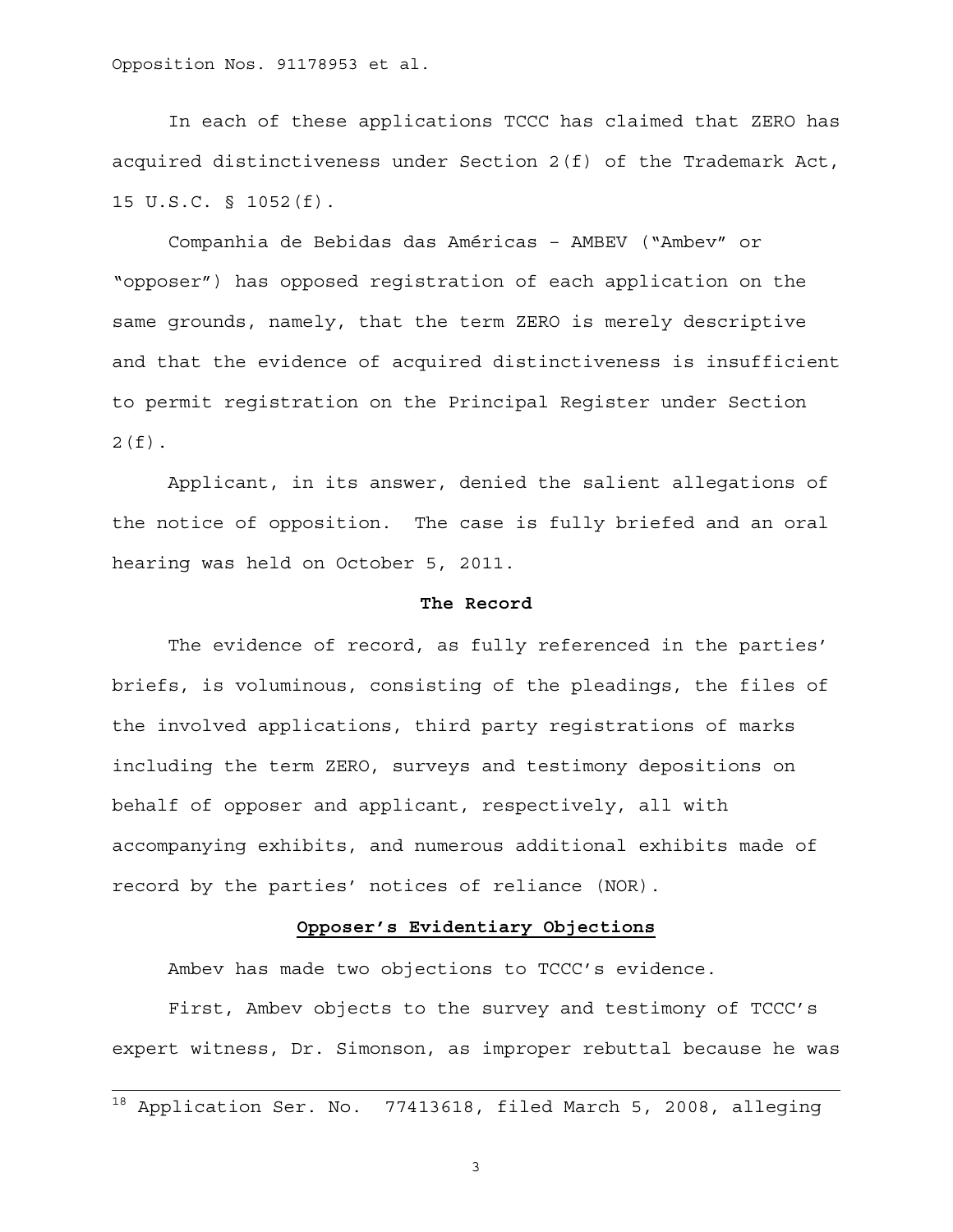identified only as a rebuttal witness, not as a witness for TCCC's case in chief. $19$ 

As background, we note that during its main testimony period, opposer introduced the testimony deposition of Dr. Thomas D. Dupont, former President of D2 Research, a company that specialized in designing and conducting surveys to measure consumer perception. Dr. Dupont, through D2 Research, conducted a survey to determine "the main function of the word "zero" . . . in the brand name Coca-Cola Zero." Dupont testimony at 6.

Applicant introduced the testimony deposition of Dr. Alex Simonson, applicant's expert witness regarding surveys. Dr. Simonson was identified by applicant in its expert disclosures as a rebuttal witness. Applicant's Br. at 29. Dr. Simonson critiqued the survey conducted by Dr. Dupont and opined as to how the survey should have been conducted. Dr. Simonson also conducted a "standard secondary meaning survey as to ZERO." *Id* at 12.

Ambev argues that the Simonson survey and testimony should be excluded because it constitutes improper rebuttal in that it did not "test the same question that was posed in the Ambev survey it purports to rebut." Opposer's Br. at 7, n.2. Ambev is correct that TCCC identified Simonson as a rebuttal witness and therefore his survey and testimony should be limited to rebuttal.

a bona fide intent to use the mark.

 $\overline{a}$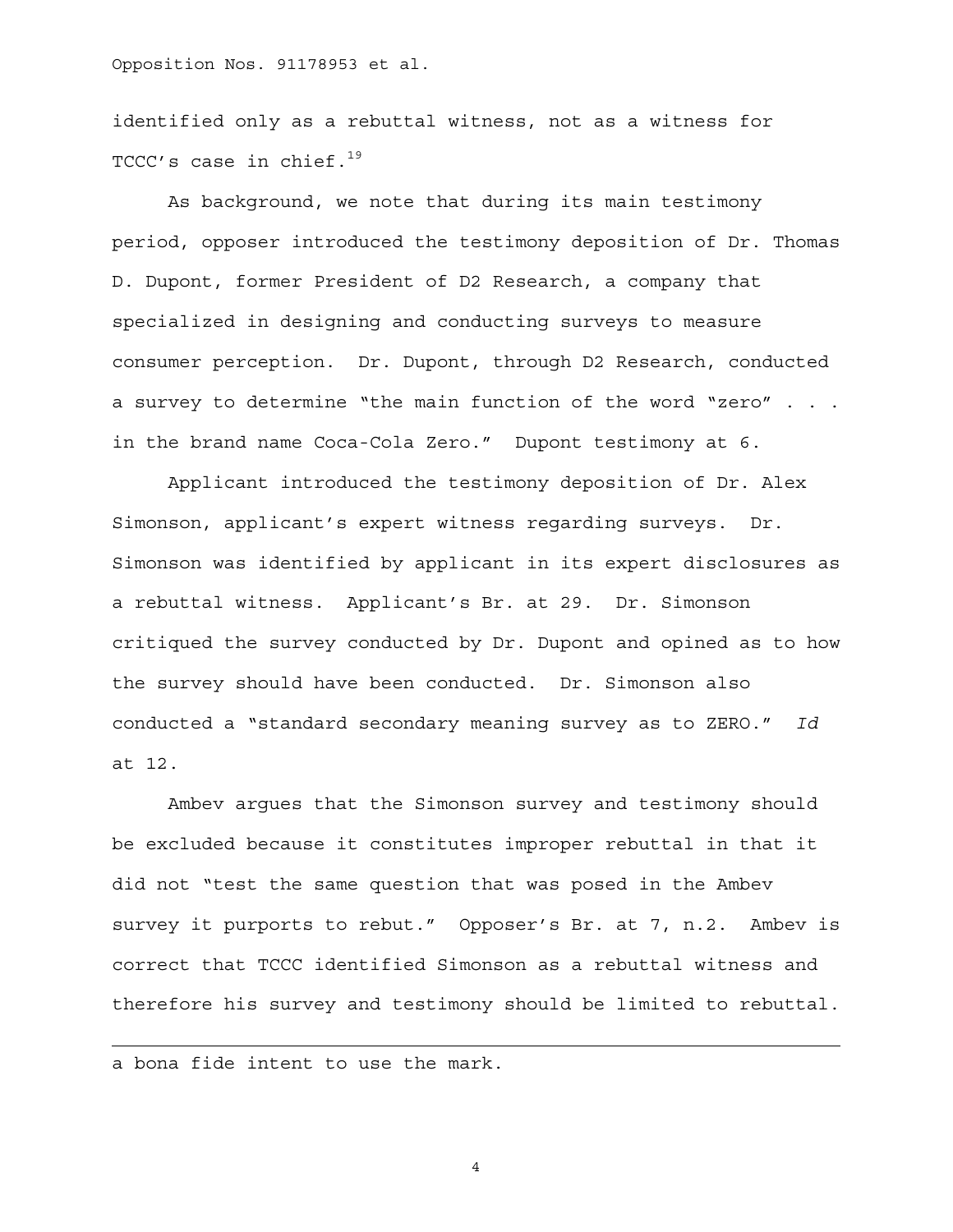However, the rebuttal survey and testimony need not be limited to the same question that was posed in Ambev's survey. The purpose of rebuttal is to "introduce facts and witnesses appropriate to deny, explain or discredit the facts and witnesses adduced by the opponent. . . ." *Royal Crown Cola Co. v. Bakers Franchise Corp.*, 150 USPQ 698, 700 (TTAB 1966), *affirmed*, 160 USPQ 192, (CCPA 1969).

Because Dr. Simonson's survey and testimony regarding that survey are proper rebuttal to the extent that they bear on the validity and probative value of the Dupont survey, Ambev's objection is not well taken. Moreover, the fact that evidence might have been offered in chief does not preclude its admission as rebuttal. *Data Packaging Corp. v. Morning Star, Inc*., 212 USPQ 109, 113 (TTAB 1981). Accordingly, we have considered the Simonson survey and testimony to the extent that they seek to "deny, explain or discredit" Ambev's survey and testimony. *Helene Curtis Industries Inc. v. Suave Shoe Corp.,* 13 USPQ2d 1618, 1625 n.33 (TTAB 1989). To that extend, Ambev's objection is overruled.

Second, Ambev objects to the portion of TCCC's notice of reliance that was filed on Ambev's responses to Applicant's Requests for Documents and Things. Opposer's Br. at 7, n.3. Ambev argues that responses to document requests are not

<sup>&</sup>lt;sup>19</sup> Neither party challenged the qualifications of the other's expert; we therefore accept that both experts are qualified to offer expert testimony.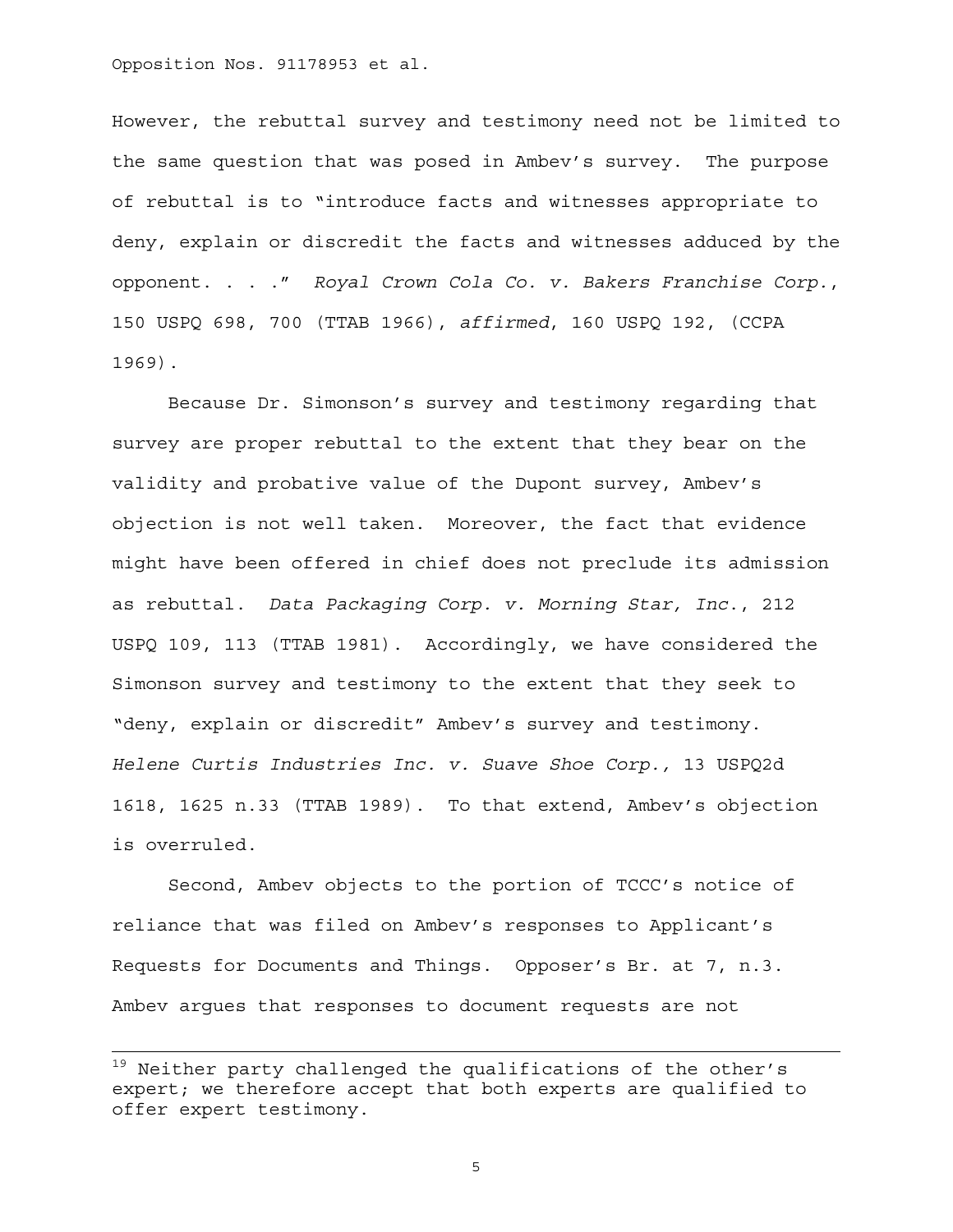admissible under a notice of reliance. TCCC responds that it is not relying on any documents produced but only upon Ambev's written responses, which are properly submitted through a notice of reliance. Applicant's Br. at 11, n.2.

Documents produced in response to document requests may not be submitted via a notice of reliance except to the extent they are admissible by notice of reliance under Trademark Rule 2.122(e) (printed publications and official records). Conversely, written responses to document production requests, for example, indicating that no responsive documents exist, may be submitted via a notice of reliance. *See L.C. Licensing Inc. v. Berman,* 86 USPQ2d 1883, 1886 at n.5 (TTAB 2008). Since TCCC is only relying on Ambev's written responses, the objection is overruled.

# **Preliminary Issues**

## **A. Whether Genericness was Tried by the Parties**

As indicated above, opposer pleaded in its notice of opposition that the term ZERO is merely descriptive of applicant's goods and that opposer, by virtue of being in the beverage industry, "is in a position to use in the future the term ZERO descriptively in its ordinary descriptive sense in connection with its beverage products." Notice of Opposition dated August 15, 2007. Ambev did not raise the issue of genericness in any of its seventeen notices of opposition. Ambev argues in its brief that that "ZERO defines a genus of soft drink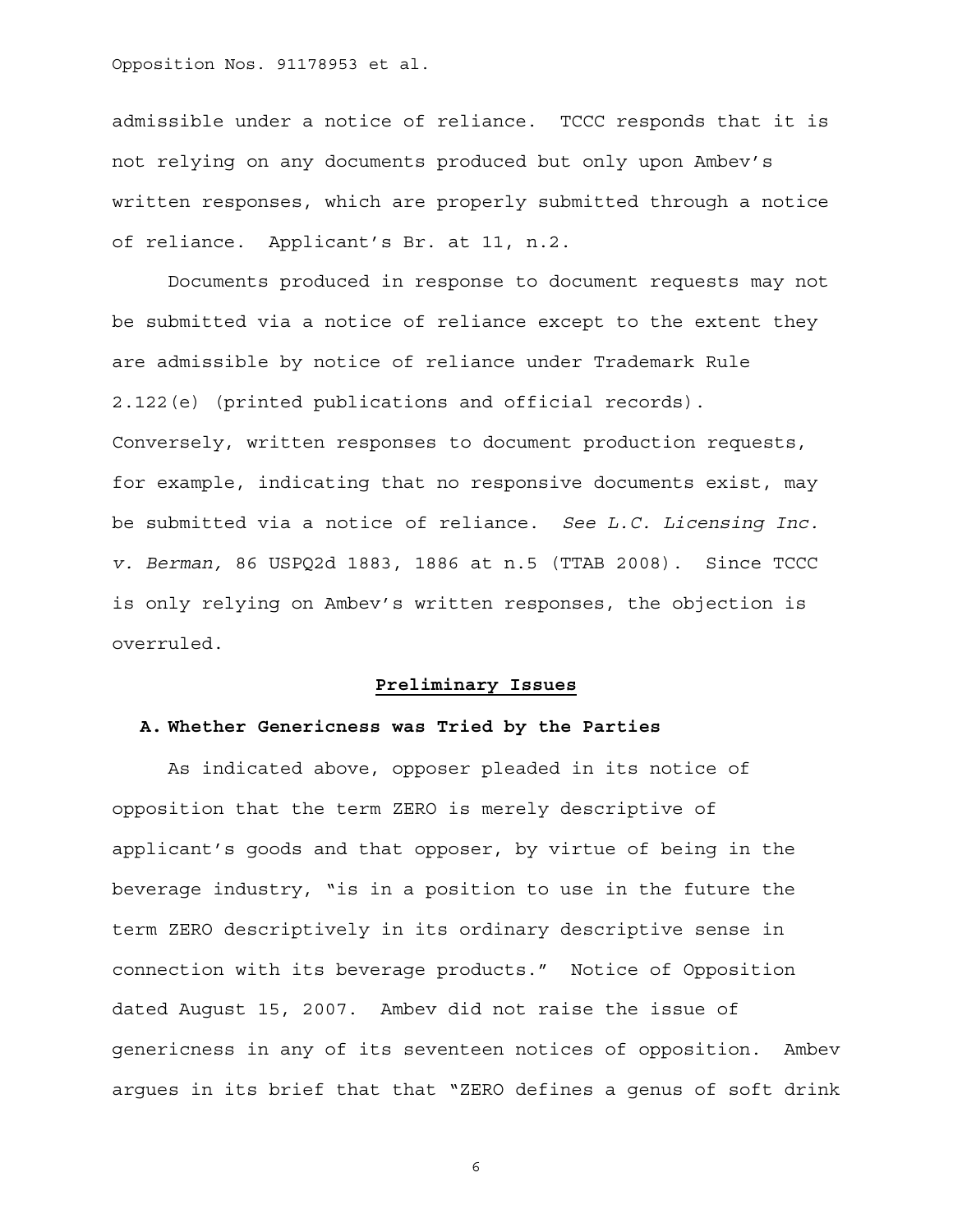and is incapable of becoming a trademark for Coke's colas and other soft drinks." Opposer's Br. at 19. TCCC objects to this characterization of the issues before the Board on the ground that Ambev is raising the issue of genericness for the first time and the issue was neither pleaded nor litigated by the parties. Applicant's Br. at 38. TCCC's objection is well taken.

Since Ambev did not raise the issue of genericness in any of its notices of opposition, we may consider the issue only if we find that the issue was tried by the consent of the parties. Implied consent to the trial of an unpleaded issue can be found only where the nonoffering party (1) raised no objection to the introduction of evidence on the issue, and (2) was fairly apprised that the evidence was being offered in support of the issue. There must be no doubt that the non-moving party was aware that the issue was being tried. TBMP § 507.03(b) (3d ed. 2011) and cases cited therein.

We find no evidence that TCCC was aware that Ambev intended to argue genericness until opposer filed its brief. Ambev argues that the very nature of the term ZERO and TCCC's use of ZERO makes the issue "obvious." Opposer's Reply Br. at 6. However, much of the evidence discusses ZERO only when used as part of phrases such as ZERO-CALORIE, or ZERO-CARB and not by itself, or even as used by TCCC, with its other marks such as COKE, SPRITE, and FANTA. Thus, we do not find the issue to be as obvious as Ambev claims and it would be unfair to permit opposer to raise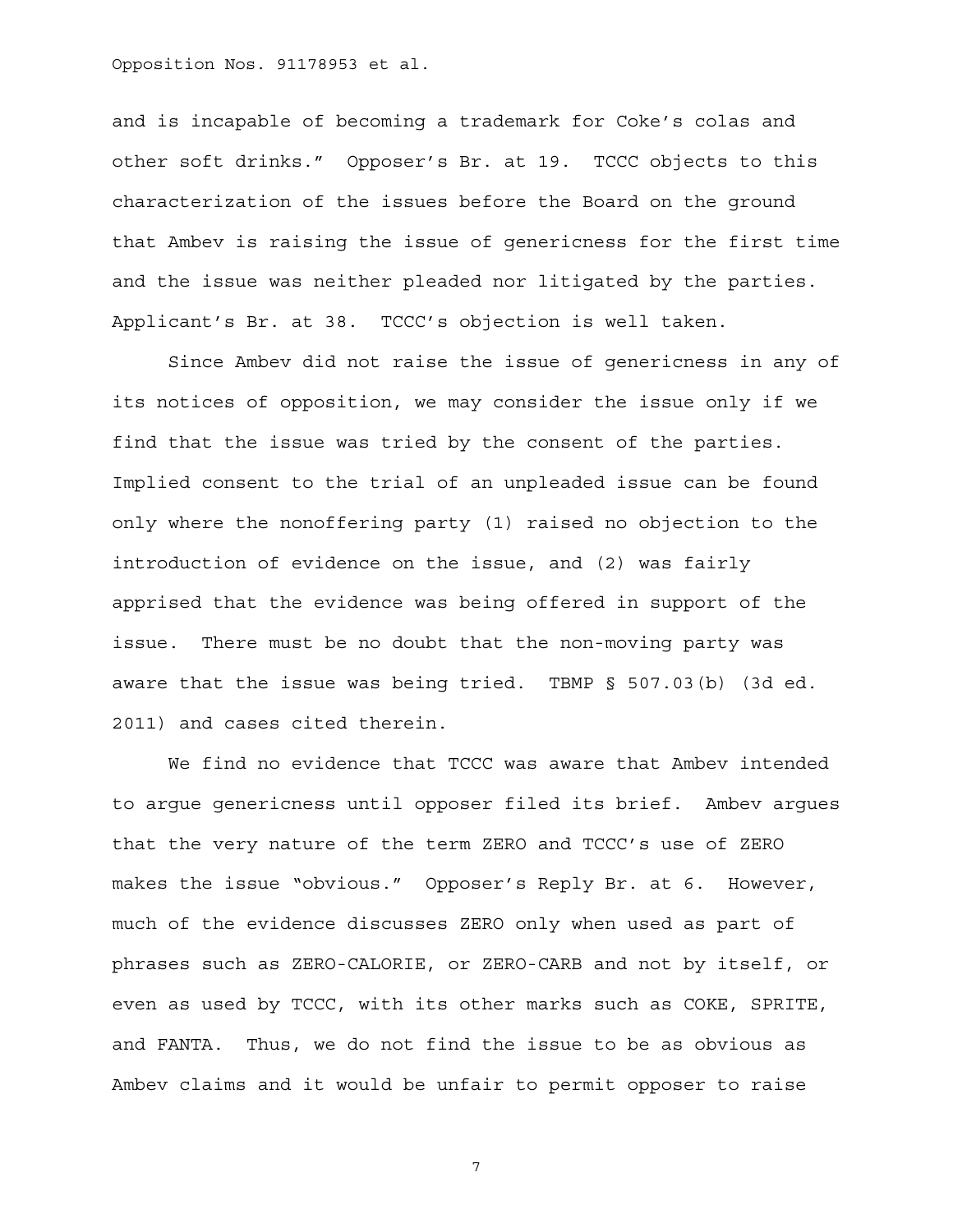genericness at this late date. *See The U.S. Shoe Corp. v. Kiddie Kobbler Ltd.,* 231 USPQ 815, 817 (TTAB 1986); *Long John Silver's, Inc. v. Lou Scharf Inc.,* 213 USPQ 263, 266 (TTAB 1982). We conclude that genericness was not tried by either implied or express consent and is not an issue in this opposition.

**B. Whether Mere Descriptiveness is an Issue in this Opposition** 

TCCC states that one of the issues in this opposition is whether "the preponderance of the evidence establish[es] that ZERO in the TCCC ZERO marks either is suggestive (and inherently distinctive) or has acquired distinctiveness." Applicant's Br. at 5. The suggestiveness (or inherent distinctiveness) of the term ZERO as part of TCCC's marks is not an issue in this opposition. All of TCCC's ZERO marks published showing a claim of acquired distinctiveness of the term ZERO under Section 2(f) of the Trademark Act. Publication under Section 2(f) is a concession that the relevant term or matter is not inherently distinctive. "Where, as here, an applicant seeks a registration based on acquired distinctiveness under Section 2(f), the *statute* accepts a lack of inherent distinctiveness as an established fact. *Yamaha Int'l Corp. v. Hoshino Gakki Co.*, 840 F.2d 1571, 6 USPQ2d 1001, 1005 (Fed. Cir. 1988) (emphasis in original).

TCCC argues that its claim of acquired distinctiveness "was made in the alternative and did not constitute a concession by TCCC that ZERO, as used in the ZERO marks, is not inherently distinctive." Applicant's Br. at 15. TCCC cites to TMEP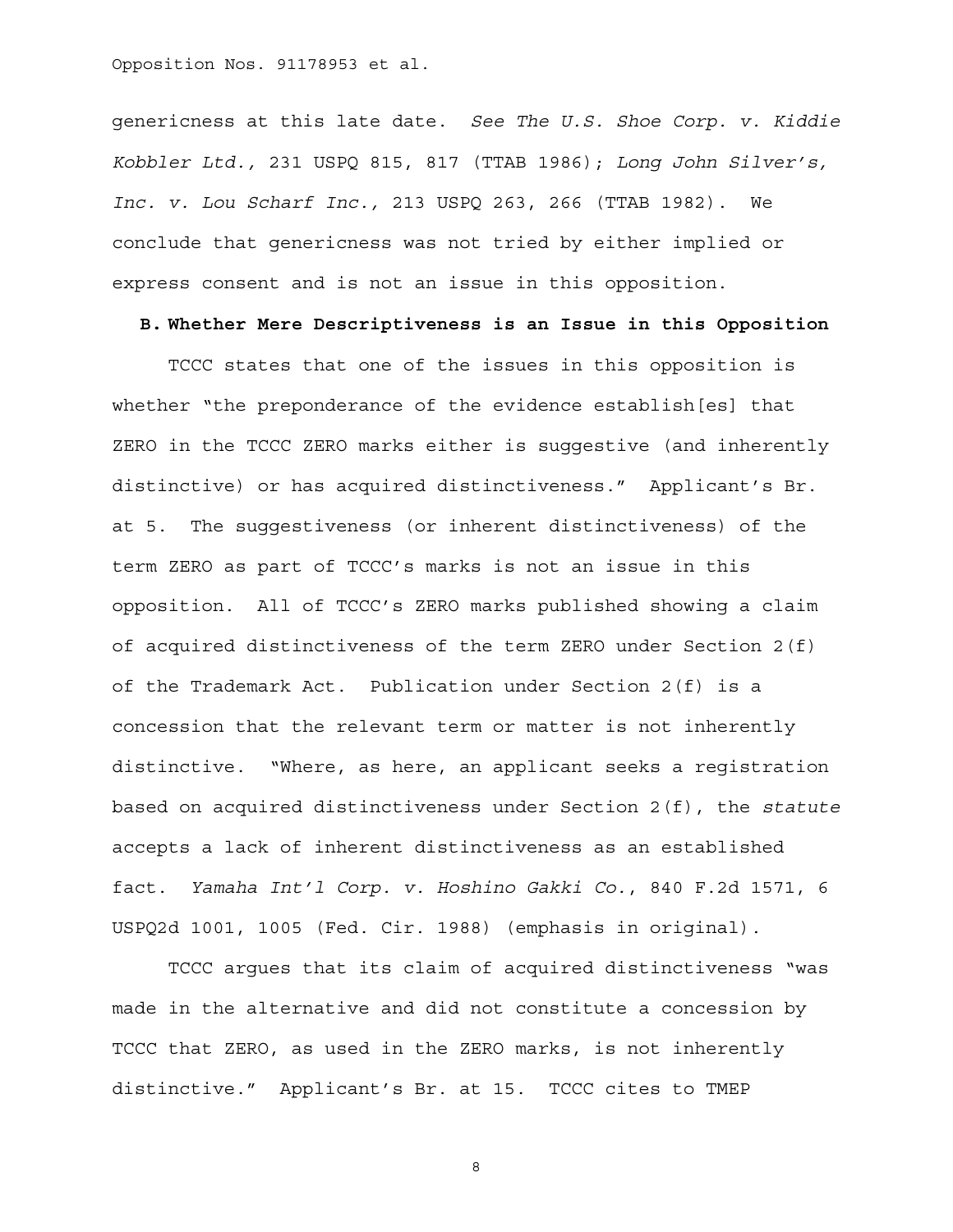§ 1212.02(c) for support for this proposition but this section is of no avail. Section 1212.02(c) applies to the examination stage prior to publication and allows applicants to argue against a finding of descriptiveness while also submitting evidence of acquired distinctiveness. There is no evidence that TCCC complained to the Office after the Office published its applications that the Office had made a mistake showing that applicant claimed acquired distinctiveness in part as to the term ZERO. Having accepted publication of its ZERO marks under Section 2(f), TCCC may not now argue that ZERO is inherently distinctive or suggestive. *Yamaha,* 6 USPQ2d at 1005; TMEP Section 1212.02(c) (8th ed. 2011)*.*

Accordingly, the only issue in this consolidated opposition is whether ZERO in each of TCCC's marks has acquired distinctiveness under Section 2(f).

#### **The Parties**

Ambev is a Brazilian company that manufactures and sells soft drinks and beers "throughout North and South America." Opposer's Br. at 2. Ambev also has filed an application to register the mark GUARANA ANTARCTICA ZERO AÇÚCAR and design for soft drinks. $20$ 

Applicant is The Coca-Cola Company, "the world's largest beverage company." Applicant's Br. at 13. Beginning in 2005, applicant (hereinafter, "TCCC") began marketing and selling COCA-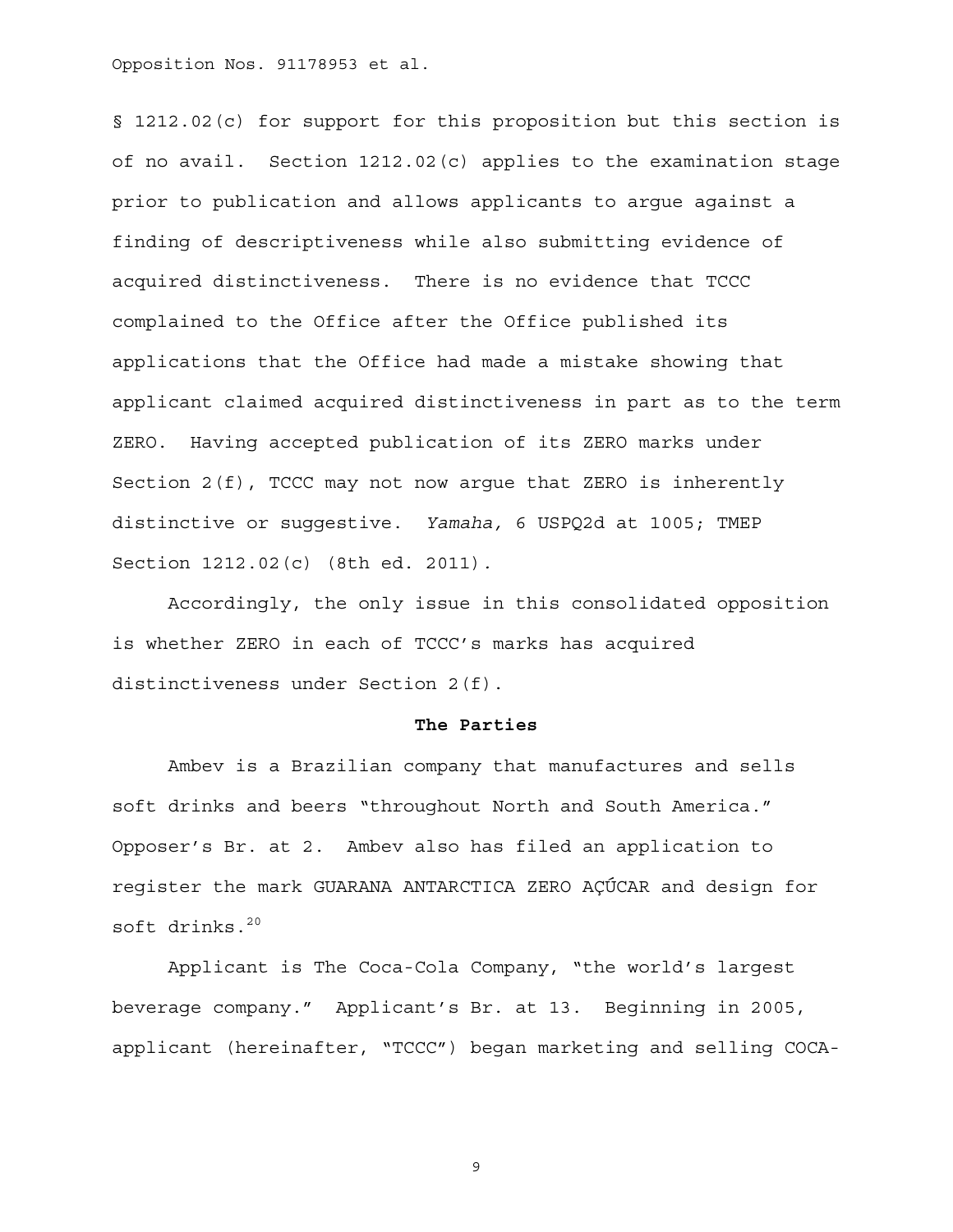COLA ZERO as well as SPRITE ZERO, FANTA ZERO, and number of other beverages, all including the term ZERO.

## **Standing**

"Any person who believes that he would be damaged by the registration of a mark upon the principal register . . . may, file an opposition . . . stating the grounds therefor." Section 13 of the Trademark Act of 1946, 15 U.S.C. § 1063(a). Thus, a party has standing to oppose in a Board proceeding if it can demonstrate a real interest in the proceeding. *Lipton Indus., Inc. v. Ralston Purina Co.,* 670 F.2d 1024, 213 USPQ 185 (CCPA 1982), citing *Universal Oil Prods. Co. v. Rexall Drug and Chem. Co*., 463 F.2d 1122, 174 USPQ 458 (CCPA 1972).

It is recognized that a party need not be a manufacturer or seller of the goods in connection with which a descriptive, misdescriptive, or merely ornamental designation is used in order to object to the registration thereof. It is sufficient that the party objecting to such registration be engaged in the manufacture and/or sale of the same or related goods and that the product in question be one that could be produced in the normal expansion of that person's business. If the designation in question is found to be merely descriptive, merely ornamental or the like, damage is presumed since a registration thereof with the statutory presumptions afforded the registration would be inconsistent with the right of another person to use these designations or designs in connection with the same or similar goods as it would have the right to do when and if it so chooses. Thus, opposer as a competitor of applicant, is a proper party to challenge applicant's right of registration.

*Federal Glass Co. v. Corning Glass Works*, 162 USPQ 279, 282-83

(TTAB 1969). *See also* 3 J. Thomas McCarthy, *McCarthy on* 

 $20$  Application Ser. No. 77181474, filed May 15, 2007, pursuant to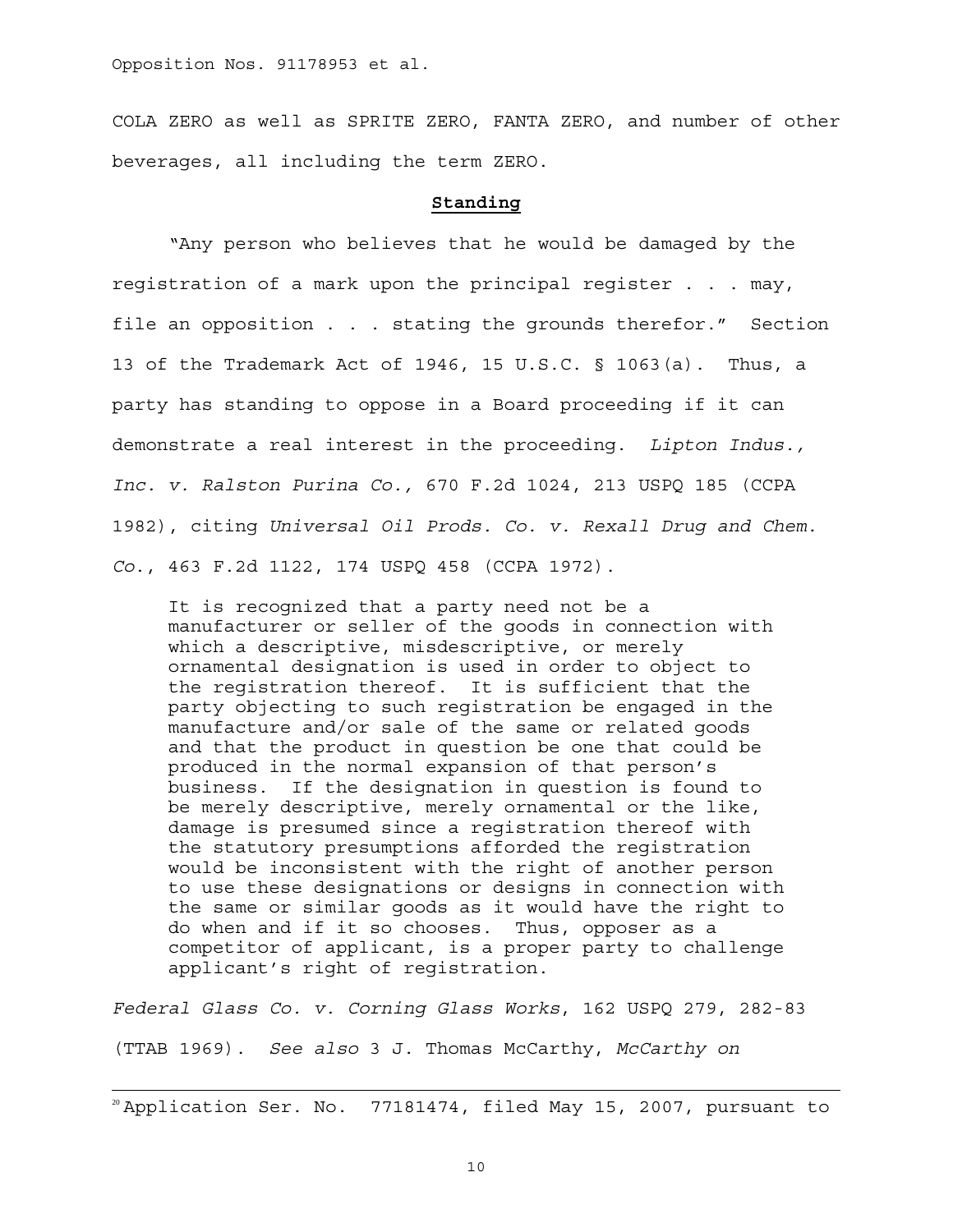*Trademarks and Unfair Competition*, § 20:11 (4<sup>th</sup> ed. 2007) ("Standing to oppose is presumed when the mark sought to be registered is allegedly descriptive of the goods and the opposer is one who has a sufficient interest in using the descriptive term in his business.").

Ambev has introduced evidence that it is a beverage company engaged in the marketing and sale of beverages in the United States and that it has filed an application for a trademark including the term ZERO for soft drinks. Ambev's application has been suspended pending the outcome of this proceeding. In view thereof, and because opposer's potential interest in using the term ZERO on beverages sold in the United States is sufficient to demonstrate that opposer has a real interest in this proceeding, opposer has established its standing.

## **Acquired Distinctiveness**

As *Yamaha* explains, when matter proposed for registration under Section 2(f) is approved by the United States Patent and Trademark Office for publication, there is a presumption that the examining attorney found a prima facie case of acquired distinctiveness by the applicant for registration. *Yamaha,* 6 USPQ2d at 1004. In an opposition, "the opposer has the initial burden to establish prima facie that the applicant did not satisfy the acquired distinctiveness requirement of Section 2(f)." *Id.* "If the opposer does present its prima facie case

Section 1(b)of the Trademark Act.

 $\overline{a}$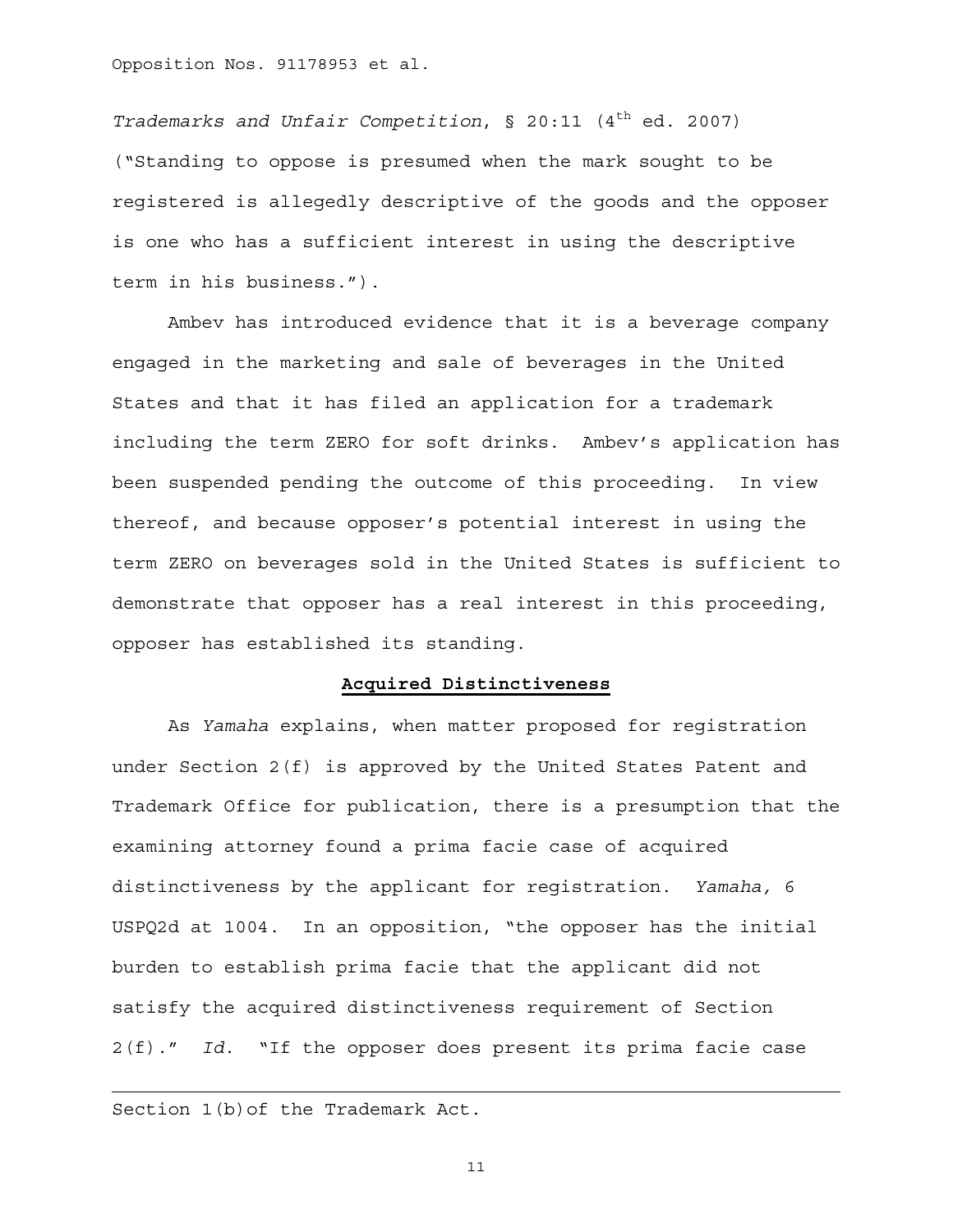challenging the sufficiency of applicant's proof of acquired distinctiveness, the applicant may then find it necessary to present additional evidence and argument to rebut or overcome the opposer's showing. . . ." *Id.* However, under this analysis, the "ultimate burden of persuasion" is on the applicant. *Id.* Finally, the standard for applicant to meet is preponderance of the evidence, "although logically that standard becomes more difficult to meet as the mark's descriptiveness increases." *Yamaha,* 6 USPQ2d at 1008.

As discussed above, descriptiveness is not an issue given applicant's resort to Section 2(f) of the Trademark Act. Nonetheless, it is necessary to determine, at the outset, the degree of descriptiveness of ZERO as used in connection with the identified goods given that this determination will have a direct bearing on the amount of evidence necessary to show acquired distinctiveness. *In re Merrill Lynch, Pierce, Fenner & Smith, Inc.*, 828 F.2d 1567, 4 USPQ2d 1141 (Fed. Cir. 1987). The amount and character of evidence required to establish acquired distinctiveness depends on the facts of each case and particularly on the nature of the mark sought to be registered. *See Roux Labs., Inc. v. Clairol Inc.*, 427 F.2d 823, 829, 166 USPQ 34, 39 (CCPA 1970). Typically, more evidence is required where a mark is so highly descriptive that purchasers seeing the matter in relation to the named goods or services would be less likely to believe that it indicates source in any one party. *See, e.g.,*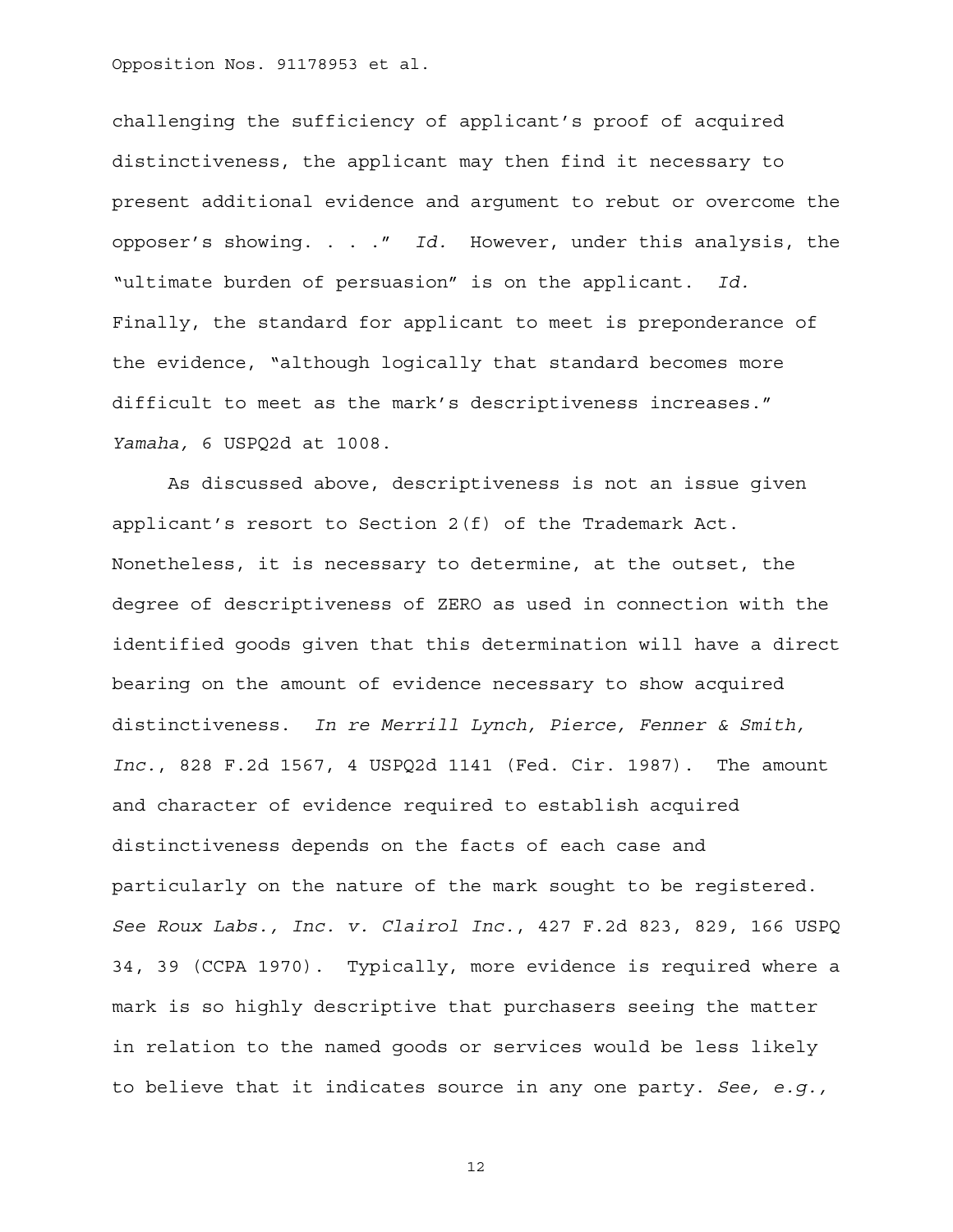*In re Bongrain Int'l Corp.*, 894 F.2d 1316, 1318, 13 USPQ2d 1727, 1729 (Fed. Cir. 1990).

There is no question that the beverage industry, including the soft drink industry, commonly uses the term ZERO in direct association with nutritional facts or the names of ingredients such as "calories," "carbohydrates," "carbs," or "sugar" to identify the contents of soft drinks. Both parties have introduced ample evidence to show that terms such as "zerocalorie," "zero-carb," "zero-sugar," and the like are widely used by soft drink manufacturers. The testimony of Mary Krizan, Ambev's witness who testified that she purchased numerous beverages bearing the term ZERO, disclosed products such as ROCKSTAR ZERO CARB energy drink; EATING RIGHT, a "zero calorie" enhanced water beverage; ZEVIA, a diet soda with "ZERO calories"; and PEPSI MAX, a "zero calorie cola." Krizan Test. P. 5, Exh. Nos. 2, 18, 26, 64, and 72.

Ambev also introduced a number of third party trademark registrations for beverage marks including the disclaimed term ZERO such as "NO-CAL ZERO CALORIE SODA POP" and design (nonalcoholic beverages), "NO CARBS ZERO CALORIES" and design (drinking water with vitamins), "ZERO CALORIE SARATOGA SPLASH (flavored spring water beverages)," and "ZERO CAL" and design (soft drinks). Ambev's second NOR, dated April 28, 2010. While we do not consider these registrations as evidence proving use, these third party registrations can be considered in the manner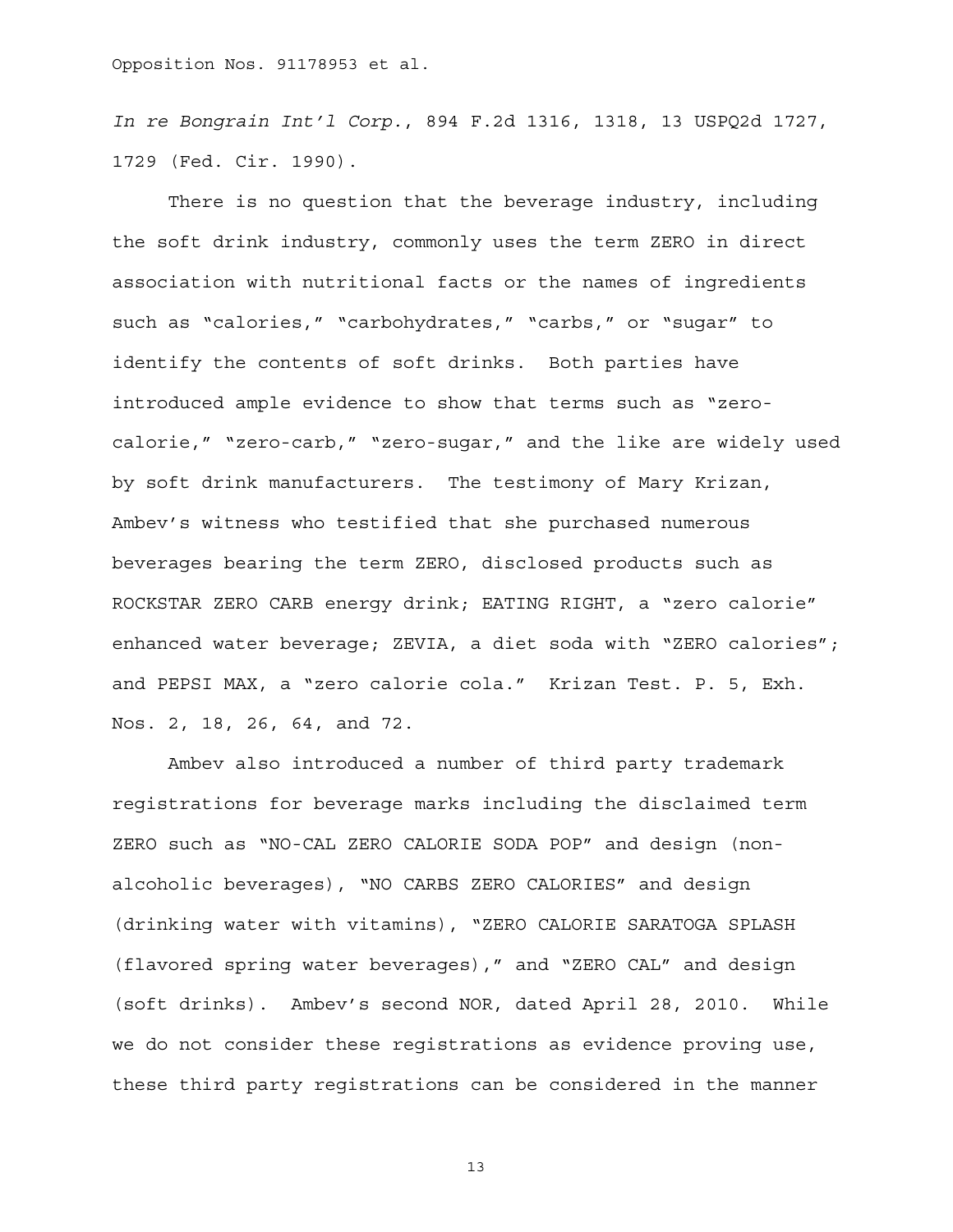of a dictionary to show the descriptive nature of ZERO for soft drinks.

Similarly, TCCC introduced product samples for a number of its beverages featuring the term ZERO in direct association with nutritional ingredients, such as "zero calorie cola," "zero sugar lemon lime soda," and "zero calorie sports drink." Baker Test., Exh. Nos. 1, 3, and 15.

While the foregoing evidence demonstrates that ZERO is treated as merely descriptive when used in connection with the nutritional facts or the names of ingredients of a variety of beverages including soft drinks, some of the evidence of record is more ambiguous. During the examination of Serial No. 78580598 for the mark COCA-COLA ZERO, TCCC introduced a number of third party registrations for beverage marks including the term ZERO on the Principal Register without a disclaimer of ZERO. Thus, LACTO ZERO (milk), BRUT ZERO (sparkling wines), SUB ZERO (alcoholic drinks), ZERO MANIPULATION (wines), TRIPLE ZERO (tequila and liqueurs), and ZERO LIMIT (smoothies) are all registered for various beverages without a disclaimer of zero. Application Serial No. 78580598, applicant's Response to Office Action, dated October 3, 2005.

These instances tend to show that when ZERO is not used in direct association with beverage ingredients, the treatment of ZERO as merely descriptive is mixed, at best. The evidence indicates that while ZERO may describe the particular amount of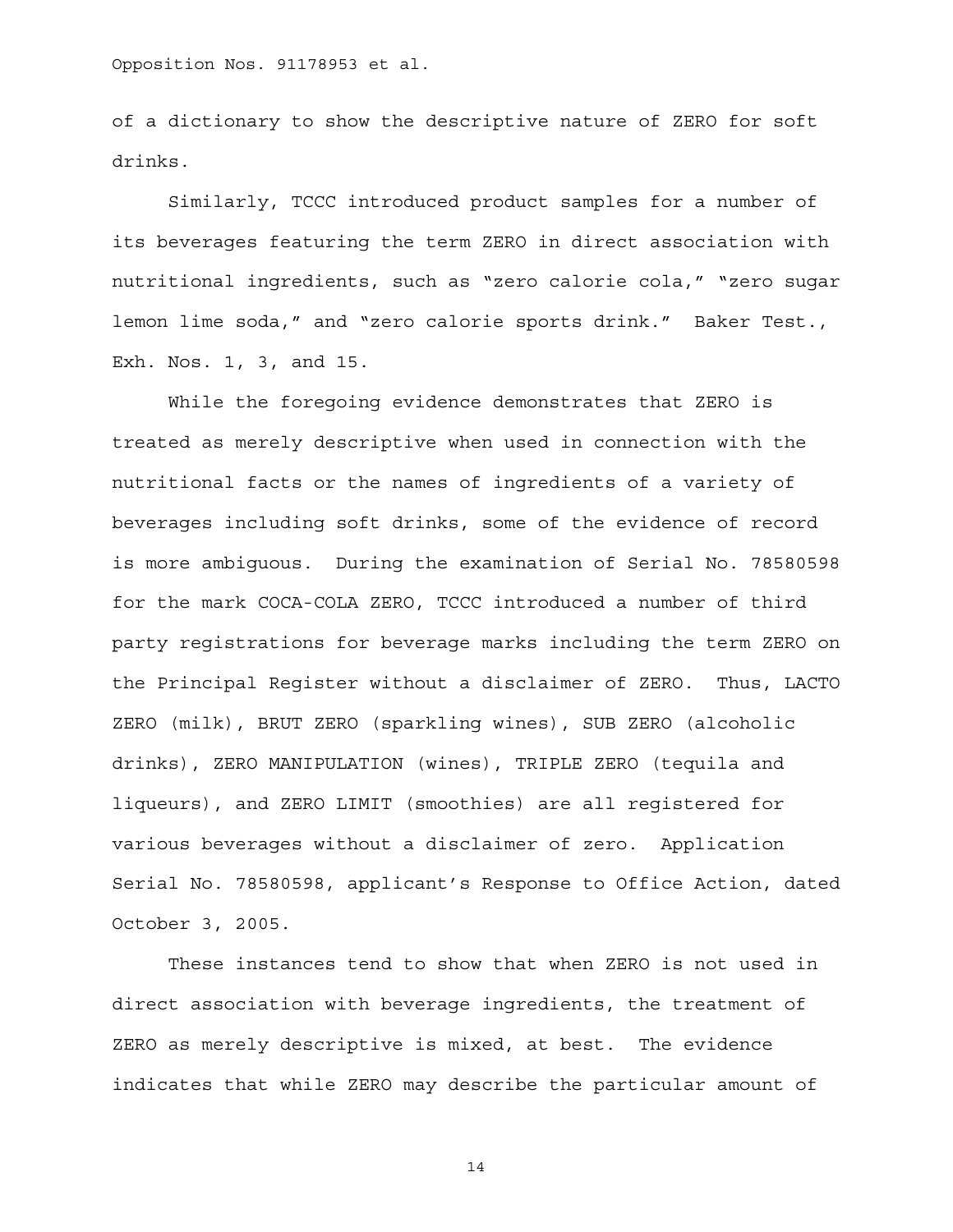an ingredient or the nutritional content, by itself, ZERO only describes a general absence of some ingredient normally present. Thus, we are convinced that while ZERO merely describes a feature or characteristic of soft drinks, it is not so highly descriptive as to identify a product category.

Acquired distinctiveness may be shown by direct and/or circumstantial evidence. Direct evidence includes actual testimony, declarations or surveys of consumers as to their state of mind. Circumstantial evidence is evidence from which consumer association might be inferred, such as years of use, extensive amount of sales and advertising, and any similar evidence showing wide exposure of the mark to consumers. There is no fixed rule for the amount of proof necessary to demonstrate acquired distinctiveness. *Yamaha,* 6 USPQ2d at 1008 (evidence required to show acquired distinctiveness is directly proportional to the degree of non-distinctiveness of the mark at issue). Thus, even long periods of substantially exclusive use may not be sufficient to demonstrate acquired distinctiveness. Moreover, the burden is particularly heavy when that use has not been exclusive*. In re Gibson Guitar Corp*., 61 USPQ2d 1948, 1952 (TTAB 2001) (66 years of use not sufficient given similarity of configuration to other guitars).

We first consider opposer's claim that applicant's evidence is insufficient to establish acquired distinctiveness. Ambev argues that TCCC must prove acquired distinctiveness as of the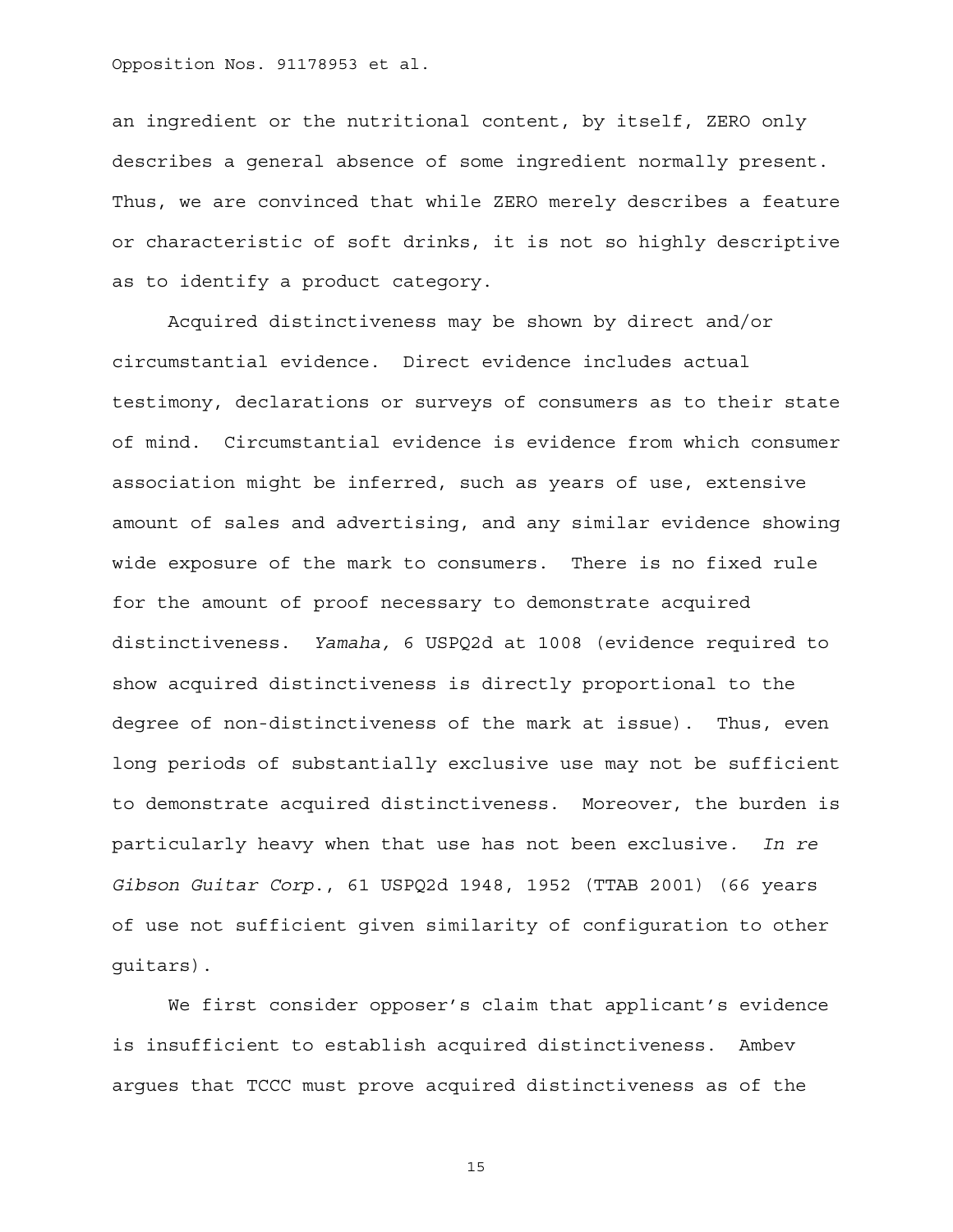date the Section  $2(f)$  claim was made, and not as of the pendency of these proceedings. Opposer's Br. at 22. This is incorrect. It is well-settled that acquired distinctiveness and buyer recognition are to be tested in an opposition proceeding as of the date the issue is under consideration. The filing date or even the publication date is not a cutoff for any evidence developing after that time. Evidence of sales and advertising after the filing date of the application will be considered. *See McCormick & Co. v. Summers,* 354 F.2d 668, 148 USPQ 272 (CCPA 1966); *Harsco Corp. v. Elec. Sci., Inc.,* 9 USPQ2d 1570 (TTAB 1988); and *Kaiser Aluminum & Chem. Corp. v. Am. Meter Co.*, 153 USPQ 419 (TTAB 1967).

TCCC's eight years of continuous use since at least 2004 on SPRITE ZERO, COCA-COLA ZERO and the other ZERO marks is more than five years contemplated by Section 2(f), but this is not necessarily conclusive or persuasive on the showing of acquired distinctiveness. In prior cases involving usage of comparable or even longer duration, and with some of these uses even being coupled with significant sales and advertising expenditures (not to mention direct evidence of customers' perceptions), the Board or its primary reviewing court has found a failure to demonstrate acquired distinctiveness within the meaning of Section 2(f). *See In re Andes Candies, Inc.*, 478 F.2d 1264, 178 USPQ 156, 158 (CCPA 1973); and *In re Packaging Specialists, Inc.*, 221 USPQ 917, 920 (TTAB 1984).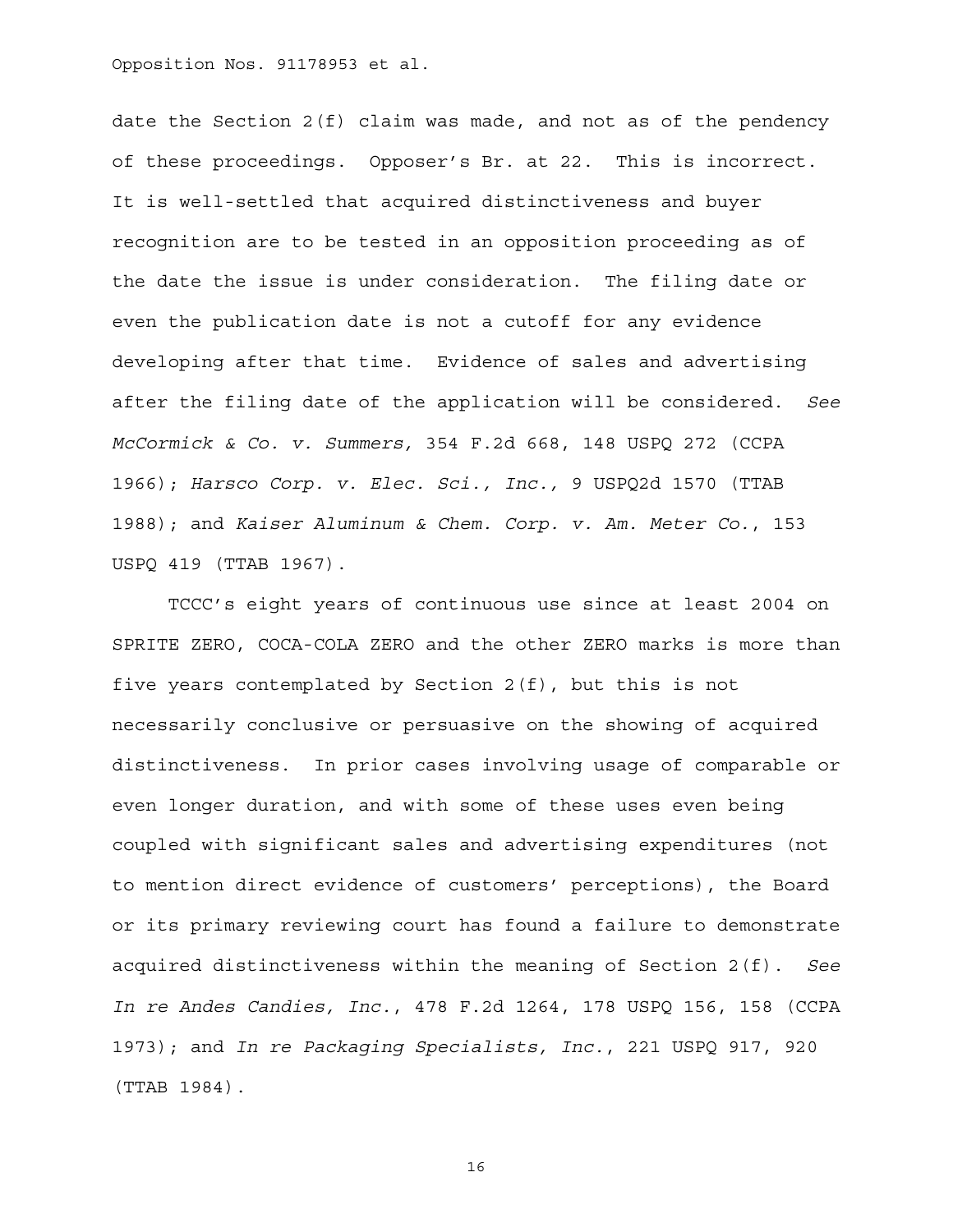Applicant's sales, on the other hand, suggest that applicant has enjoyed a substantial degree of success with its ZERO line of beverages. In application Ser. No. 78580598 for the mark COCA-COLA ZERO, TCCC identified sales in the two years preceding its 2007 claim of acquired distinctiveness as exceeding one billion dollars, with over one-third of that amount attributable to sales of COCA-COLA ZERO alone. By 2007, over fifty million 288-fluid ounce cases of COCA-COLA ZERO had been sold by Applicant. Application Serial No. 78580598, applicant's Response to Office Action, dated January 27, 2007; Baker Test. at 62, Exh. 19. These are significant numbers by any measure. Furthermore, according to the non-confidential portions of the Baker testimony, sales of the ZERO line of beverages, including COCA-COLA ZERO, SPRITE ZERO, PIBB ZERO, FANTA ZERO, and other ZERO beverages have increased in the ensuing years to over four billion dollars, with over eight hundred and sixty million cases of COCA-COLA ZERO being sold. Baker Test. at 67, 70.

Advertising expenditures since 2004 likewise are a substantial sum. By early 2007, TCCC claimed that it had spent

in excess of one hundred fifty million dollars advertising and promoting its ZERO family of beverage products, which includes COCA-COLA ZERO, SPRITE ZERO, FANTA ZERO, VAULT ZERO, and PIBB ZERO, through a myriad of advertising and promotional channels. Applicant has spent over one hundred million dollars advertising and promoting COCA-COLA ZERO alone.

Application Serial No. 78580598, applicant's Response to Office Action, dated January 27, 2007. Again, we note that these are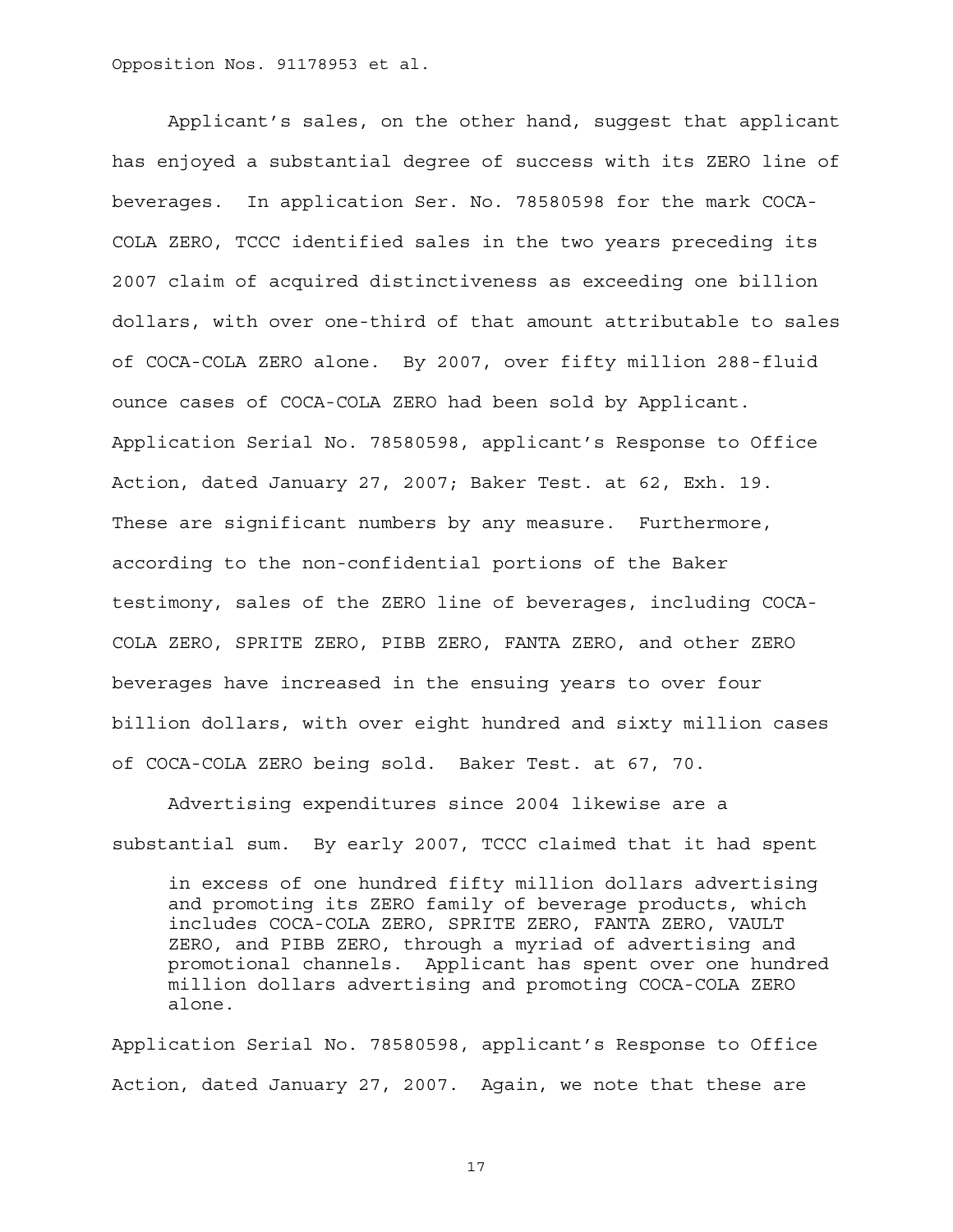significant numbers by any measure. According to the nonconfidential portions of the Baker testimony, TCCC's advertising expenditures for its entire line of ZERO line of beverages had risen to five hundred and thirty seven million dollars by mid-2010. Baker Test. at 111-112.

TCCC also has submitted a variety of advertising samples showing how the ZERO line of beverages is presented to consumers. The following representative example is from the Section 2(f) showing in application Serial No. 78580598:



Application Serial No. 78580598, applicant's Response to Office Action, dated January 27, 2007. We agree with TCCC that such advertisements attempt to convey to the consumer that ZERO as used on the goods is intended to serve in a "trademark sense as part of the product brand name" and not merely as conveying nutritonal information. Applicant's Br. at 21.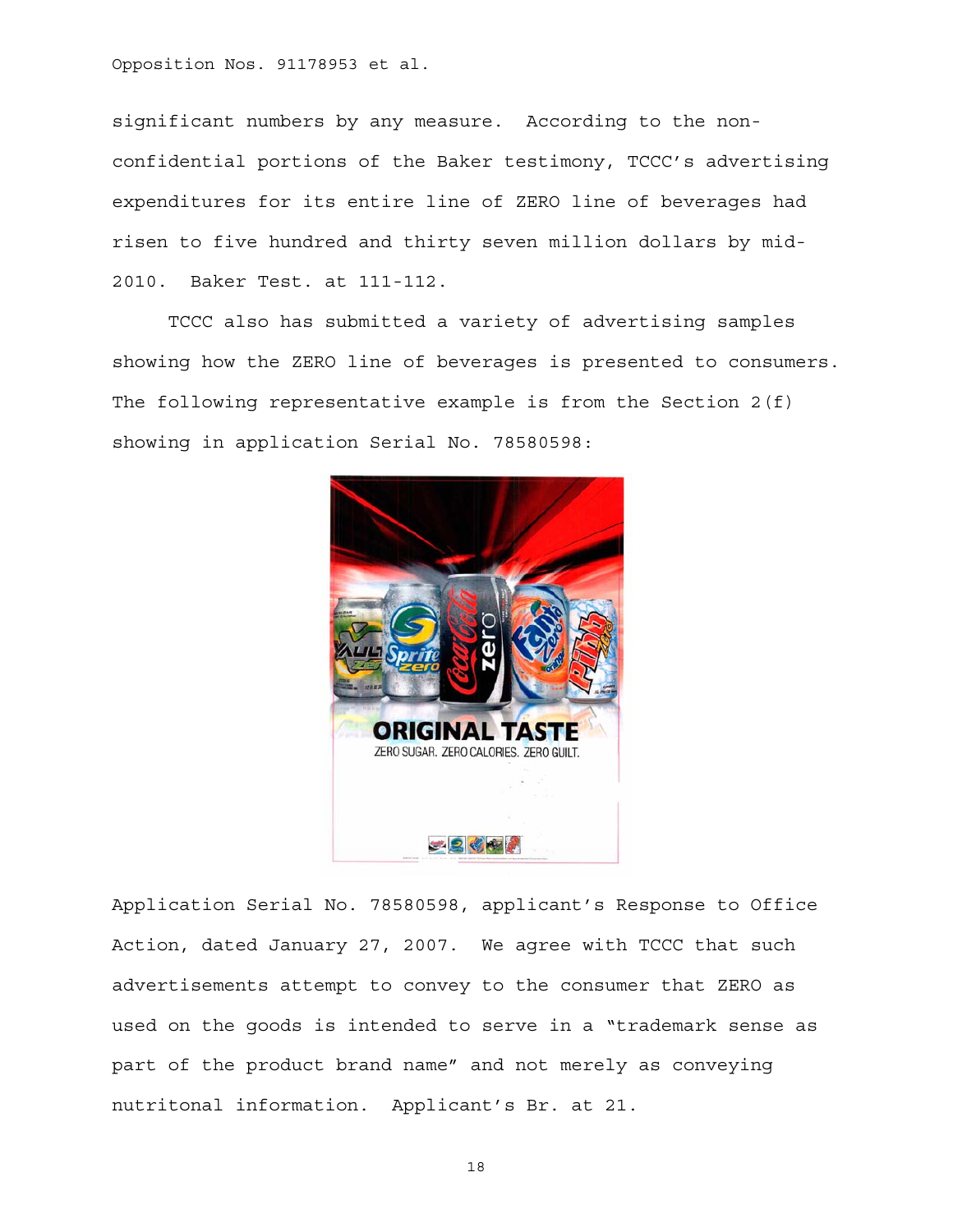Both during examination and during this proceeding, TCCC submitted numerous articles demonstrating unsolicited media coverage of its ZERO line of marks. Most of these fall into the category of press releases picked up by media outlets or stories about marketing campaigns. Nevertheless, the articles show that the ZERO line of beverages and TCCC's numerous marketing campaigns have been widely discussed in the media.

Finally, both parties submitted surveys. Ambev introduced the survey and testimony deposition of Dr. Dupont who sought to determine "the main function of the word "zero" . . . in the brand name Coca-Cola Zero." Dupont testimony at 6. The concern with the Dupont survey is that it is a survey more of meaning than source identification. The source identifying function of a trademark and the "main function" – as Dr. Dupont put it - of a word in that mark are not necessarily the same things. If, as Ambev argues, the term ZERO is merely descriptive, it would not be inconsistent for consumers to view the term ZERO as both describing a characteristic of COCA-COLA ZERO while still perceiving the term to be a source indicator. The "main function" premise of the survey and source identification are not mutually exclusive. Put another way, it is possible that a "main function" of ZERO in TCCC's marks is to identify a characteristic of applicant's goods, but consumers nevertheless may have come to recognize that applicant is the only entity that identifies the characteristic of its goods in that manner. It is not enough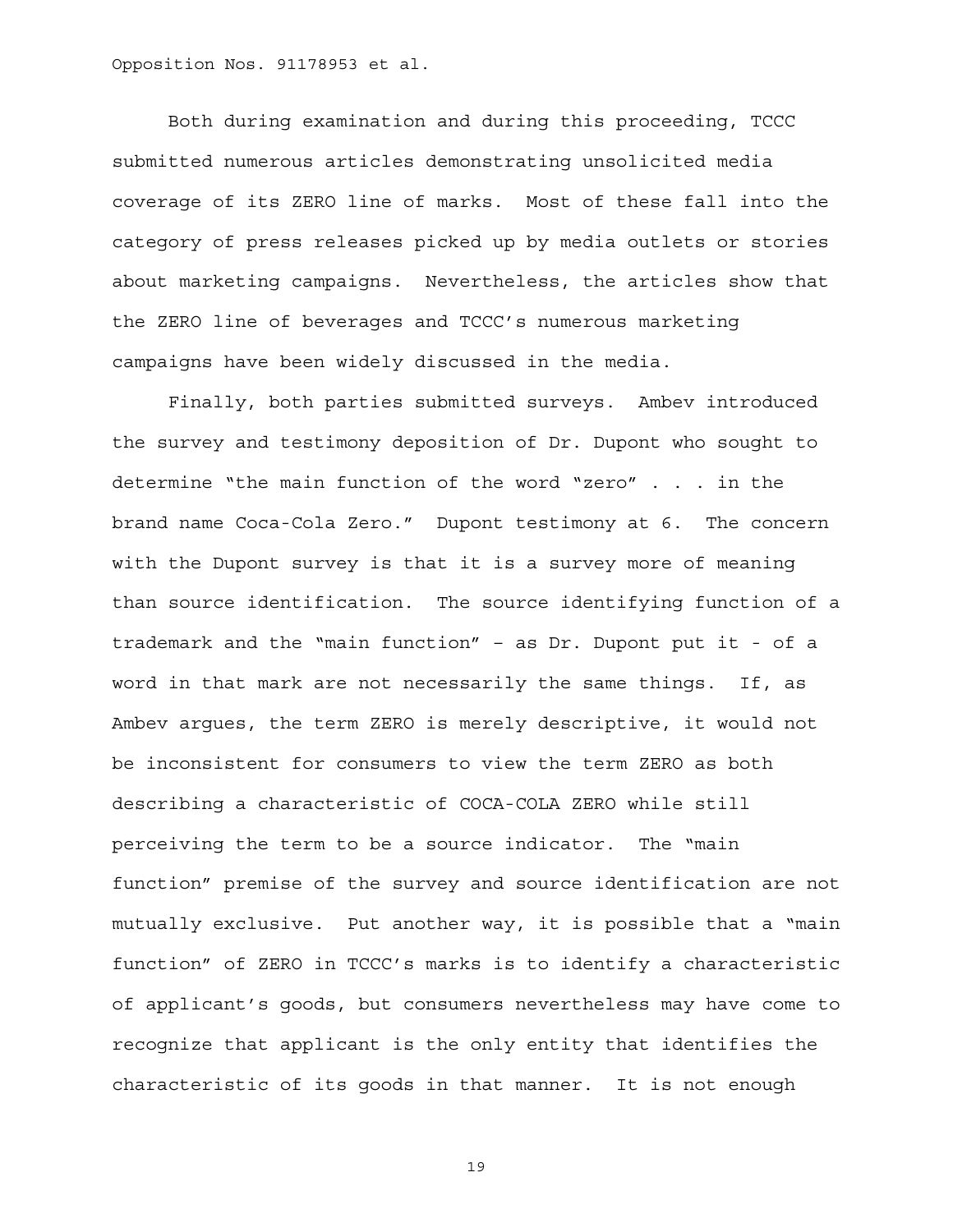that consumers merely know that ZERO means "something" is missing from COCA-COLA ZERO. The survey needs to test whether consumers view ZERO in the marks as indicating a source of the goods.

TCCC's rebuttal survey was more on point. Rather than look for the "main function" of ZERO, the Simonson survey attempted to rebut the Dupont survey by determining whether ZERO in COCA-COLA ZERO served a trademark function. The Simonson survey examined acquired distinctiveness to see if ZERO was associated with one company or more than one company. Applicant's Br. at 26. Simonson found that 61% of respondents "perceive" that ZERO was associated with only one company as opposed to 6% for the term DIET. Simonson Test. pp. 56-57.

We find that the Simonson survey validates the significant sales and advertising numbers discussed above. Consumers have been exposed to TCCC's ZERO products and advertising on television, over the radio, via print media, and in every conceivable retail outlet. Billions of the products have been sold since 2004. Ambev's attempt to show that the ZERO marks have not acquired distinctiveness simply fails in light of the scope of TCCC's significant sales and marketing numbers.

Opposer also argues that applicant has not enjoyed exclusive use of ZERO on beverages due to third-party use of ZERO on a variety of beverages as well. Opposer's Br. at 27. As an initial matter, there is no requirement that TCCC's use be entirely exclusive. It need only be substantially exclusive.